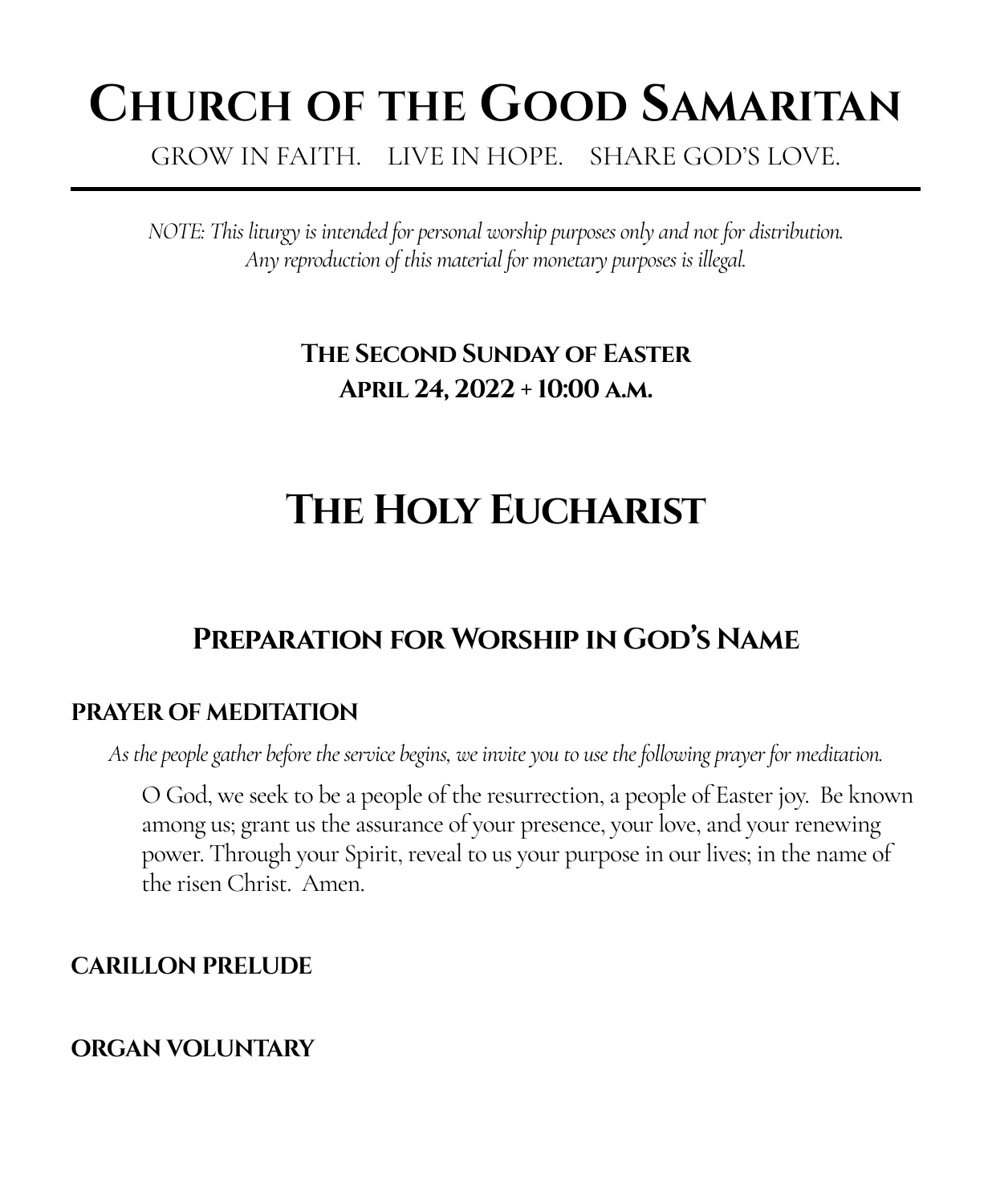#### **The Liturgy of the Word**



harm. Lowell Mason (1792-1872), alt.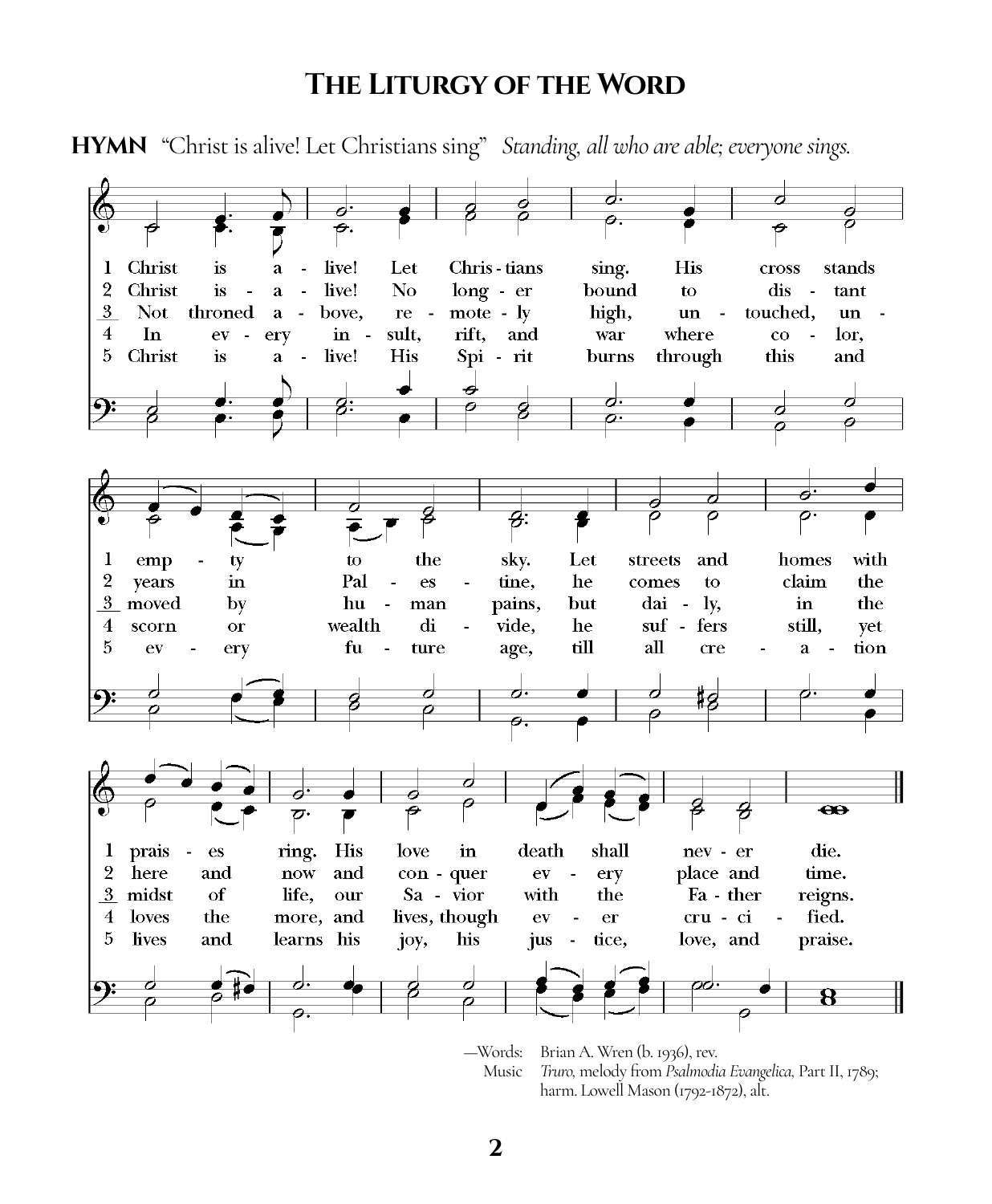#### **ACCLAMATION AND COLLECT FOR PURITY** Remain standing.

Celebrant: Blessed be God: Father, Son, and Holy Spirit. And blessed be God's kingdom, now and for ever. Amen. People:

All: Almighty God, to you all hearts are open, all desires known, and from you no secrets are hid: Cleanse the thoughts of our hearts by the inspiration of your Holy Spirit, that we may perfectly love you, and worthily magnify your holy Name; through Christ our Lord. Amen.

**GLORIA IN EXCELSIS** Remain standing; everyone sings.

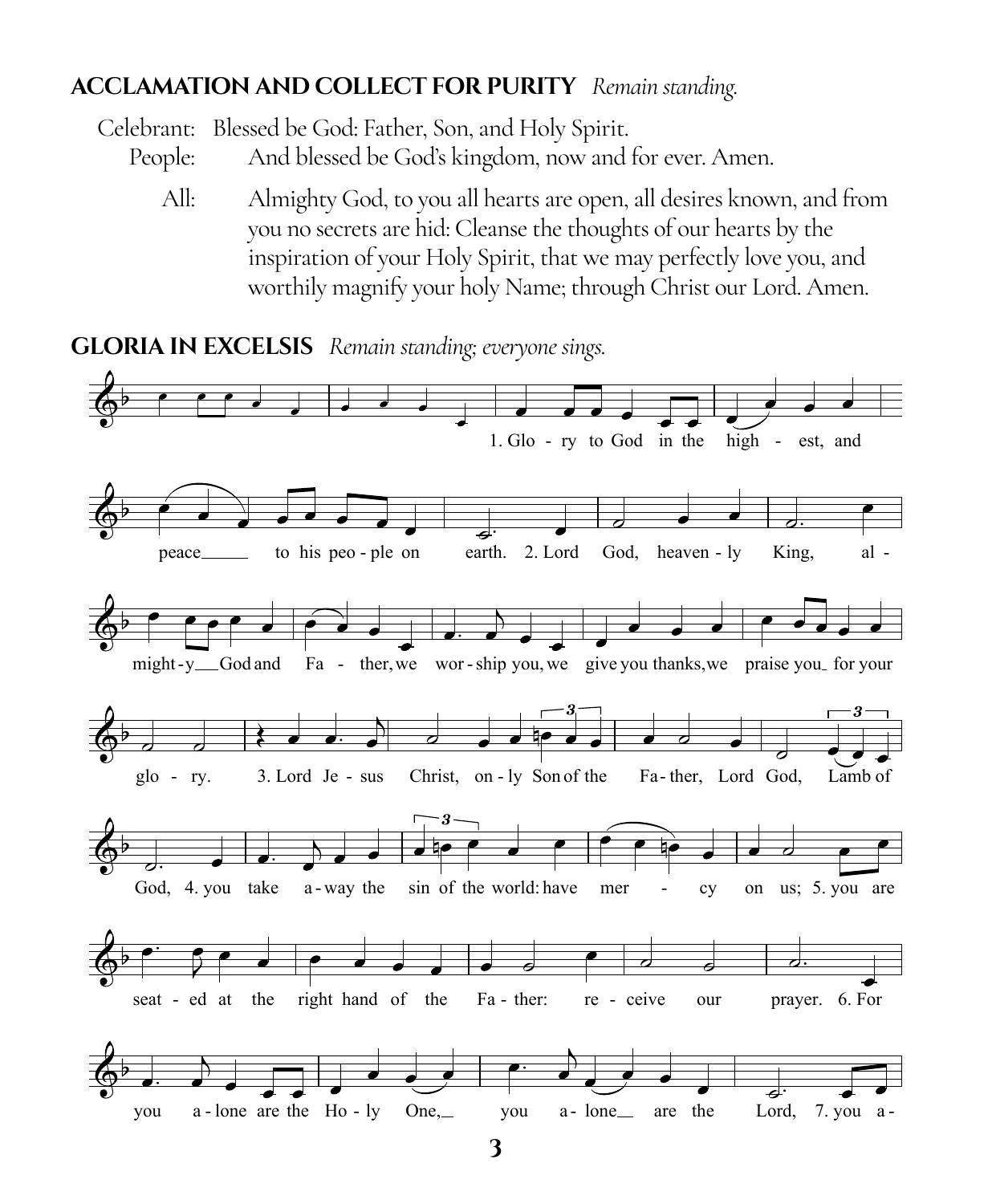**GLORIA IN EXCELSIS, continued**  $y \mapsto \frac{1}{2} \int_{0}^{1} \frac{1}{\sqrt{2}} \, \mathrm{d}x$  ,  $y \mapsto \frac{1}{2} \int_{0}^{1} \frac{1}{\sqrt{2}} \, \mathrm{d}x$  ,  $y \mapsto \frac{1}{2} \int_{0}^{1} \frac{1}{\sqrt{2}} \, \mathrm{d}x$ 



#### **COLLECT OF THE DAY**

Celebrant: The Lord be with you. People: And also with you. Celebrant: Let us pray.

*Remain standing; silence is kept.*

Almighty and everlasting God, who in the Paschal mystery established the new covenant of reconciliation: Grant that all who have been reborn into the fellowship of Christ's Body may show forth in their lives what they profess by their faith; through Jesus Christ our Lord, who lives and reigns with you and the Holy Spirit, one God, for ever and ever. *Amen.*

#### **FIRST LESSON** *Seated.*

A reading from the Acts of the Apostles (5:27–32).

When the captain and the temple police had brought the apostles out of the temple, they had them stand before the council. The high priest questioned them, saying, "We gave you strict orders not to teach in this name, yet here you have filled Jerusalem with your teaching and you are determined to bring this man's blood on us." But Peter and the apostles answered, "We must obey God rather than any human authority. The God of our ancestors raised up Jesus, whom you had killed by hanging him on a tree. God exalted him at his right hand as Leader and Savior that he might give repentance to Israel and forgiveness of sins. And we are witnesses to these things, and so is the Holy Spirit whom God has given to those who obey him."

Reader: The Word of the Lord. People: Thanks be to God.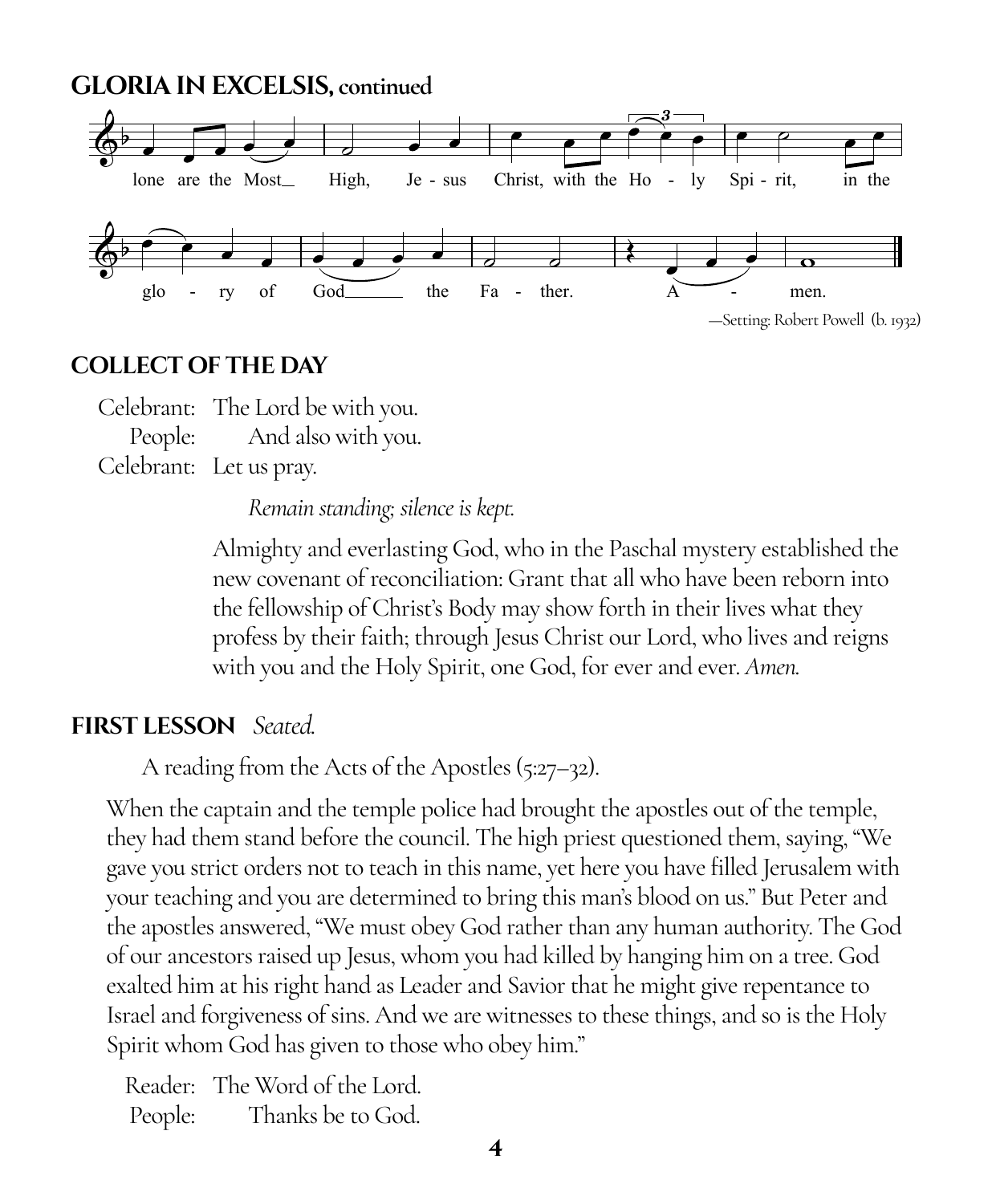#### **PSALM 150** *Everyone sings.*



—Setting: Jerome Webster Meachen.

- <sup>1</sup> Hallelujah! Praise God in his holy <u>temple</u>; \* praise him in the firmament of his power.
- 2 Praise him for his mighty acts; \* praise him for his excellent greatness.
- 3 Praise him with the blast of the <u>ram's-horn;</u>  $*$ praise him with lyre and harp.
- 4 Praise him with timbrel and <u>dance</u>; \* praise him with strings and pipe.
- 5 Praise him with resounding cymbals; \* praise him with loud-clanging cymbals.
- 6 Let everything that has breath \* praise the LORD. Hallelujah!

#### **SECOND LESSON**

A reading from the Revelation to John (1:4–8).

John to the seven churches that are in Asia: Grace to you and peace from him who is and who was and who is to come, and from the seven spirits who are before his throne, and from Jesus Christ, the faithful witness, the firstborn of the dead, and the ruler of the kings of the earth. To him who loves us and freed us from our sins by his blood, and made us to be a kingdom, priests serving his God and Father, to him be glory and dominion forever and ever. Amen. Look! He is coming with the clouds; every eye will see him, even those who pierced him; and on his account all the tribes of the earth will wail. So it is to be. Amen. "I am the Alpha and the Omega," says the Lord God, who is and who was and who is to come, the Almighty.

Reader: The Word of the Lord. People: Thanks be to God.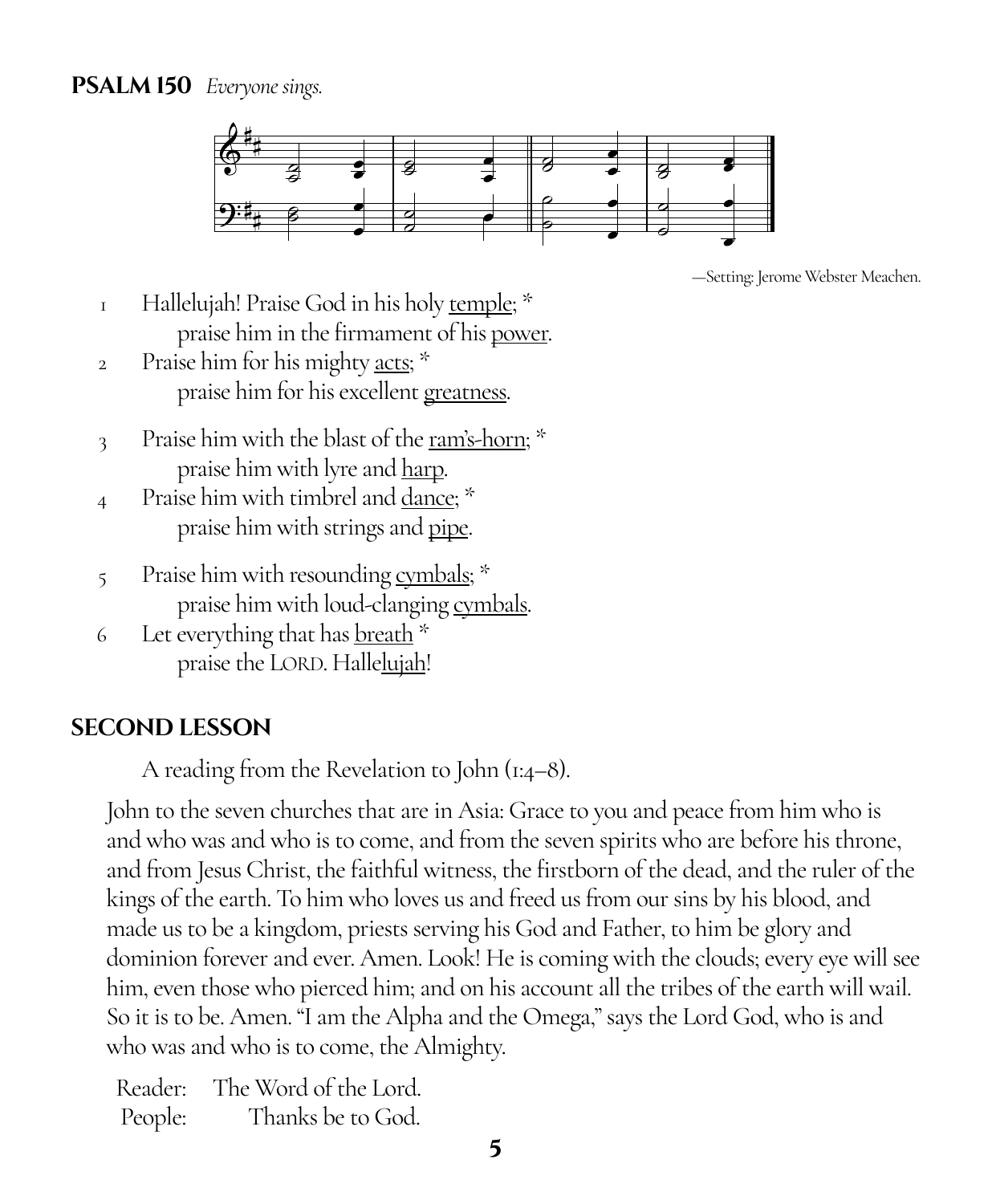

**HYMN** "We walk by faith and not by sight" *Standing, all who are able; everyone sings.*

—Words: Henry Alford (1810-1871), alt. Music: *St. Botolph,* Gordon Slater (1896-1979)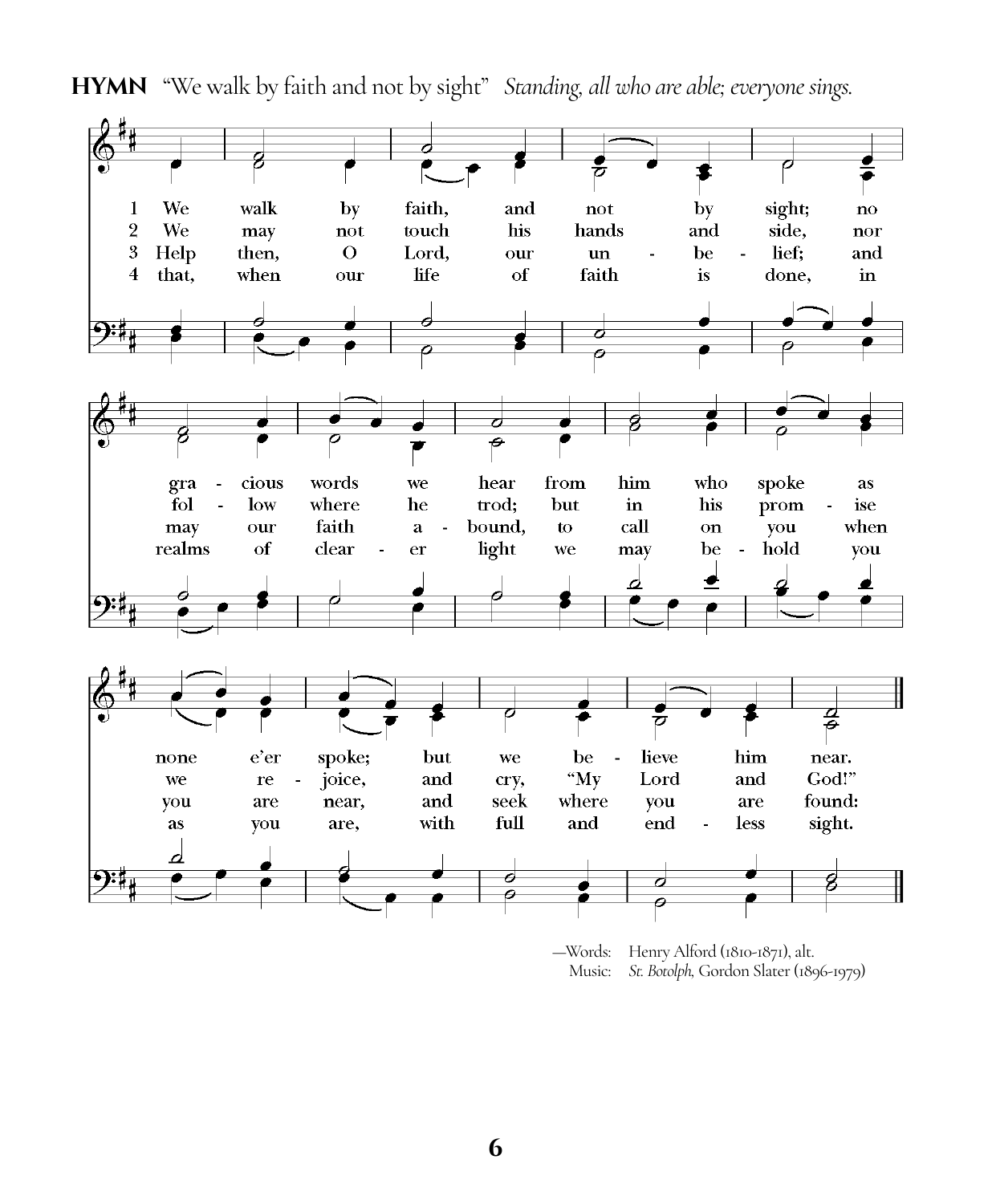#### **GOSPEL** *Remain standing.*

Gospeler: The Holy Gospel of our Lord Jesus Christ according to John (20:19–31). People: Glory to you, Lord Christ.

When it was evening on that day, the first day of the week, and the doors of the house where the disciples had met were locked for fear of the Jews, Jesus came and stood among them and said, "Peace be with you." After he said this, he showed them his hands and his side. Then the disciples rejoiced when they saw the Lord. Jesus said to them again, "Peace be with you. As the Father has sent me, so I send you." When he had said this, he breathed on them and said to them, "Receive the Holy Spirit. If you forgive the sins of any, they are forgiven them; if you retain the sins of any, they are retained." But Thomas (who was called the Twin), one of the twelve, was not with them when Jesus came. So the other disciples told him, "We have seen the Lord." But he said to them, "Unless I see the mark of the nails in his hands, and put my finger in the mark of the nails and my hand in his side, I will not believe." A week later his disciples were again in the house, and Thomas was with them. Although the doors were shut, Jesus came and stood among them and said, "Peace be with you." Then he said to Thomas, "Put your finger here and see my hands. Reach out your hand and put it in my side. Do not doubt but believe." Thomas answered him, "My Lord and my God!" Jesus said to him, "Have you believed because you have seen me? Blessed are those who have not seen and yet have come to believe." Now Jesus did many other signs in the presence of his disciples, which are not written in this book. But these are written so that you may come to believe that Jesus is the Messiah, the Son of God, and that through believing you may have life in his name.

Gospeler: The Gospel of the Lord.

People: Praise to you, Lord Christ.

*Children may join Ann Backus for Children's Chapel. They will return at the Peace.*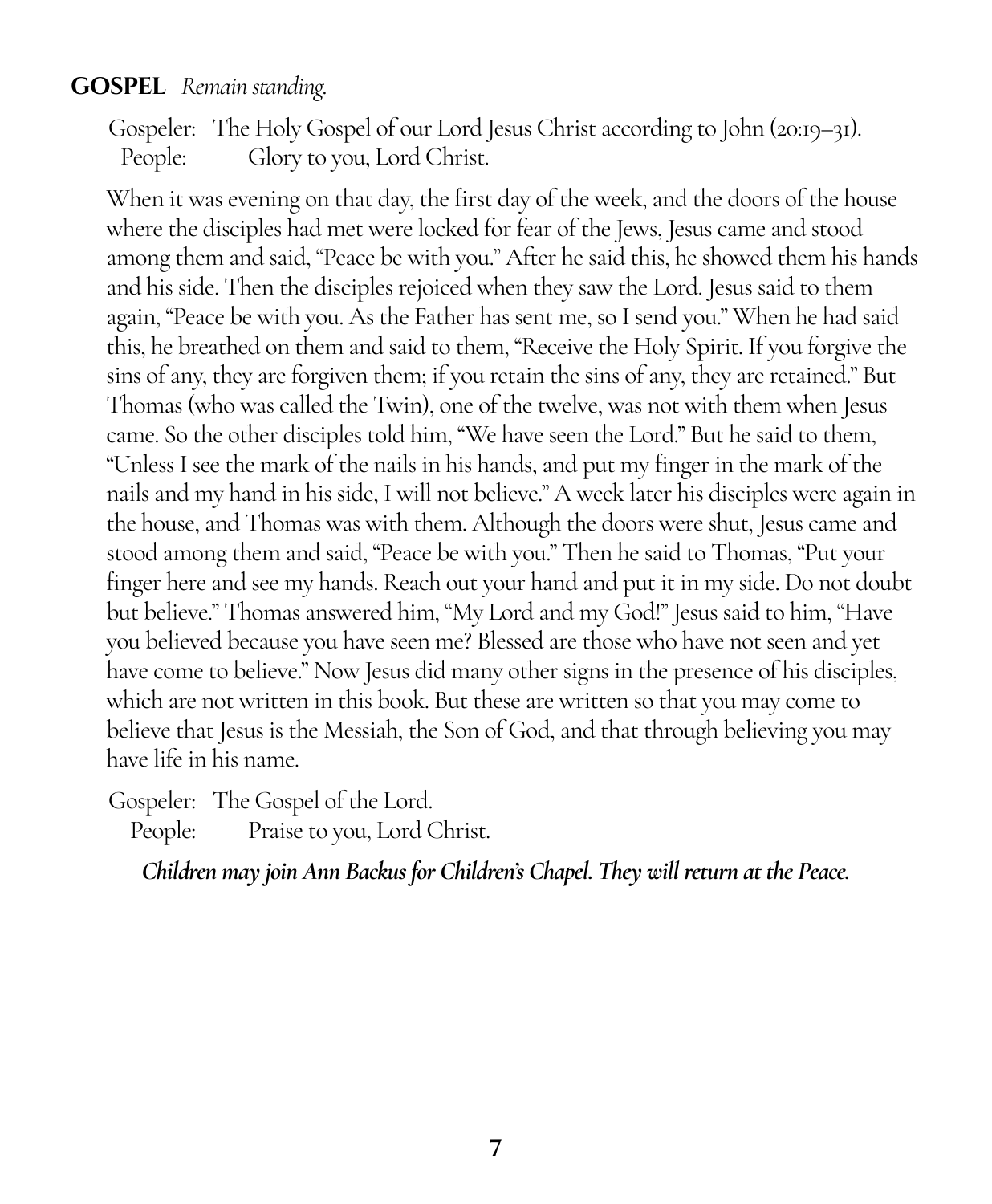#### **SERMON**

We welcome **The Reverend Mary Davis** to the pulpit this morning. Mary, her husband, Bunker, and sons Ryan and Nolan moved to Knoxville from New Jersey last September. Their third son, Patrick lives and works in New York City.

For the past decade, Mary served as Rector of St. Paul's Episcopal Church in Chatham, New Jersey (Diocese of Newark) until health issues caused her to step down from that role. Good Sam welcomes Mary's gifts to this community and to this end, she will be preaching periodically.

Both Mary and Bunker are graduates of Sewanee. In addition, Mary holds a Master of Education degree from Columbia University (New York) and a Master of Divinity from Drew University in Madison, New Jersey.



**CREED** Standing, all who are able.

-Words: Sylvia G. Dunstan (1955-1993), alt. @ 1991 GIA Publications, Inc. All rights reserved. Music: Beach Spring, melody from The Sacred Harp, 1844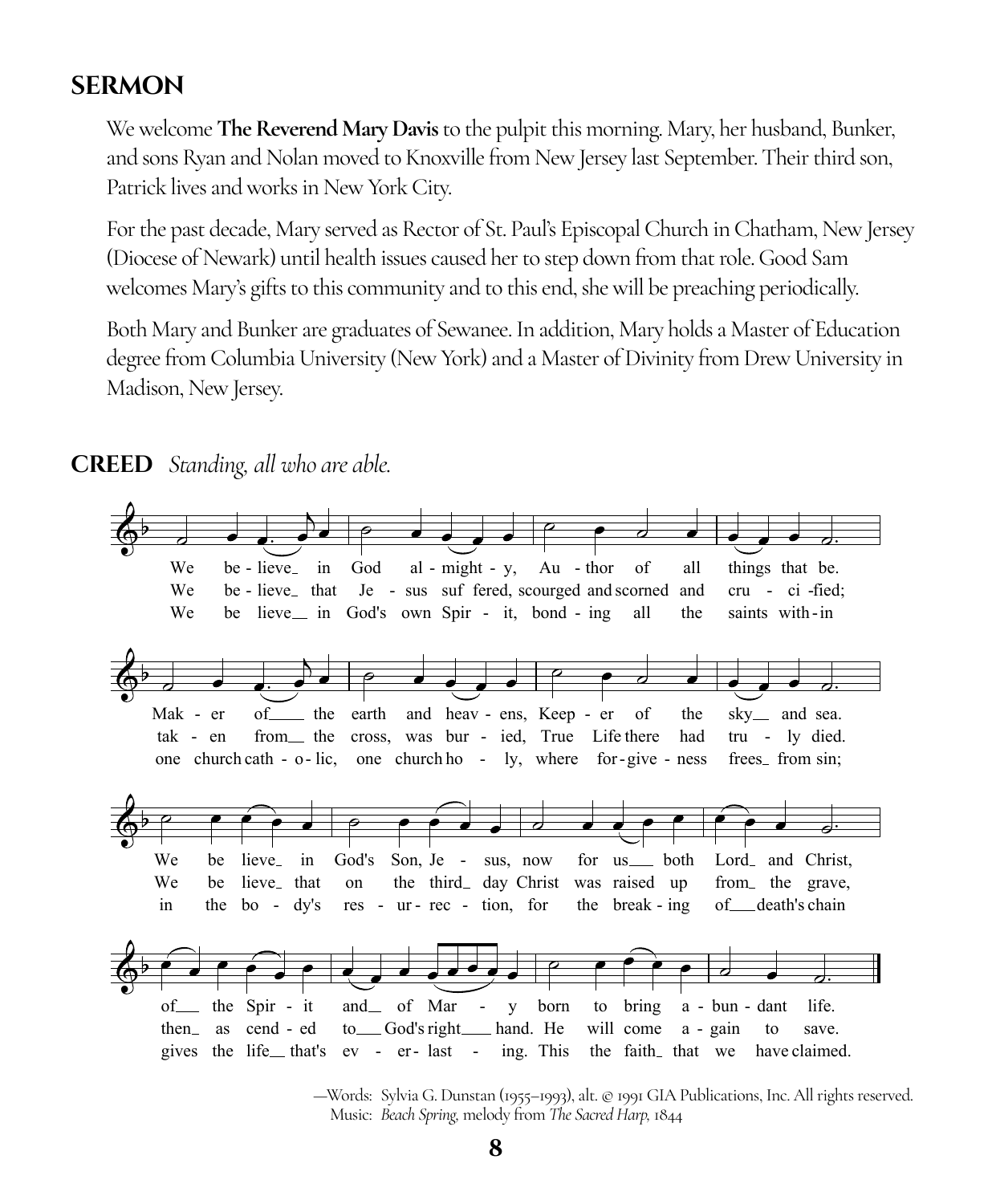#### **PRAYERS OF THE PEOPLE** *Remain standing.*

Leader: On this day we praise our God for the dying which destroyed death, and we pray for our world in need of life, saying: Our Lord and our God! Give us your peace.

> The Lord calls us to examine the wounded hands and feet of the Risen One and to know the depth of his love for us. Let us approach Christ in faith and share the good news with all we meet. For this let us pray to the Lord:

- People: Our Lord and our God! Give us your peace.
- Leader: The apostles received the Holy Spirit and the grace to lighten the burdens of one another's sin. May the church be faithful to this gift. May all the baptized live with abundant compassion for all, especially for those shut out from society.

For this let us pray to the Lord:

- People: Our Lord and our God! Give us your peace.
- Leader: Christ calls us blessed who, having not seen, yet believe. May more and more of God's people and all the created order become a sign of the resurrection in the world, and may our faith give courage to the doubting. For this let us pray to the Lord:
- People: Our Lord and our God! Give us your peace.
- Leader: We are strengthened by Christ's resurrection to share the power of the Spirit with all the suffering. We pray for all in any need, for those who have asked for our prayers, those for whom we know to pray, and those whose needs are known to you alone. We pray for…; and for our parishioners….

| ED & MONA RAE Archer             | <b>ERIN</b> Keck                   | <b>NANCYE</b> Reeder          |
|----------------------------------|------------------------------------|-------------------------------|
| <b>ANNE</b> Bender               | <b>MATTHEW Kilbey</b>              | THE RICHARDS FAMILY           |
| <b>CLAUDIA</b> Bender            | <b>MELISSA</b> Shaw Kincaid        | <b>ELEANOR Ripley</b>         |
| <b>BEVERLY</b> Burns             | <b>CAROLE</b> Kollmer              | <b>MARK</b> Ternes            |
| <b>NANCY &amp; DAVID Cazalet</b> | <b>ANN</b> McClain                 | <b>ROGER</b> Tibedo           |
| <b>CATHY</b> Chait               | <b>CAROLYN &amp; DON McConnell</b> | <b>DAVE</b> Travins           |
| <b>GAIL</b> Cox                  | <b>BRAD</b> Minor                  | <b>DICCIE</b> Way             |
| THE DIETZ FAMILY                 | LEE & MIKE Murdock                 | <b>ALICE</b> Wegmann          |
| <b>BERGIE Flom</b>               | <b>FISHER Patrick</b>              | <b>MICHELLE Welsh</b>         |
| <b>CLARKE</b> Harrison           | <b>MEGAN</b> Quigley               | <b>BILL AND FAMILY Wilson</b> |
| <b>MARGE Hudson</b>              | <b>KRISSA</b> Randolph             | and                           |
| PATRICK & SUSAN Hundley          | <b>JOHN</b> Rea                    | <b>FEROL</b> Yearout          |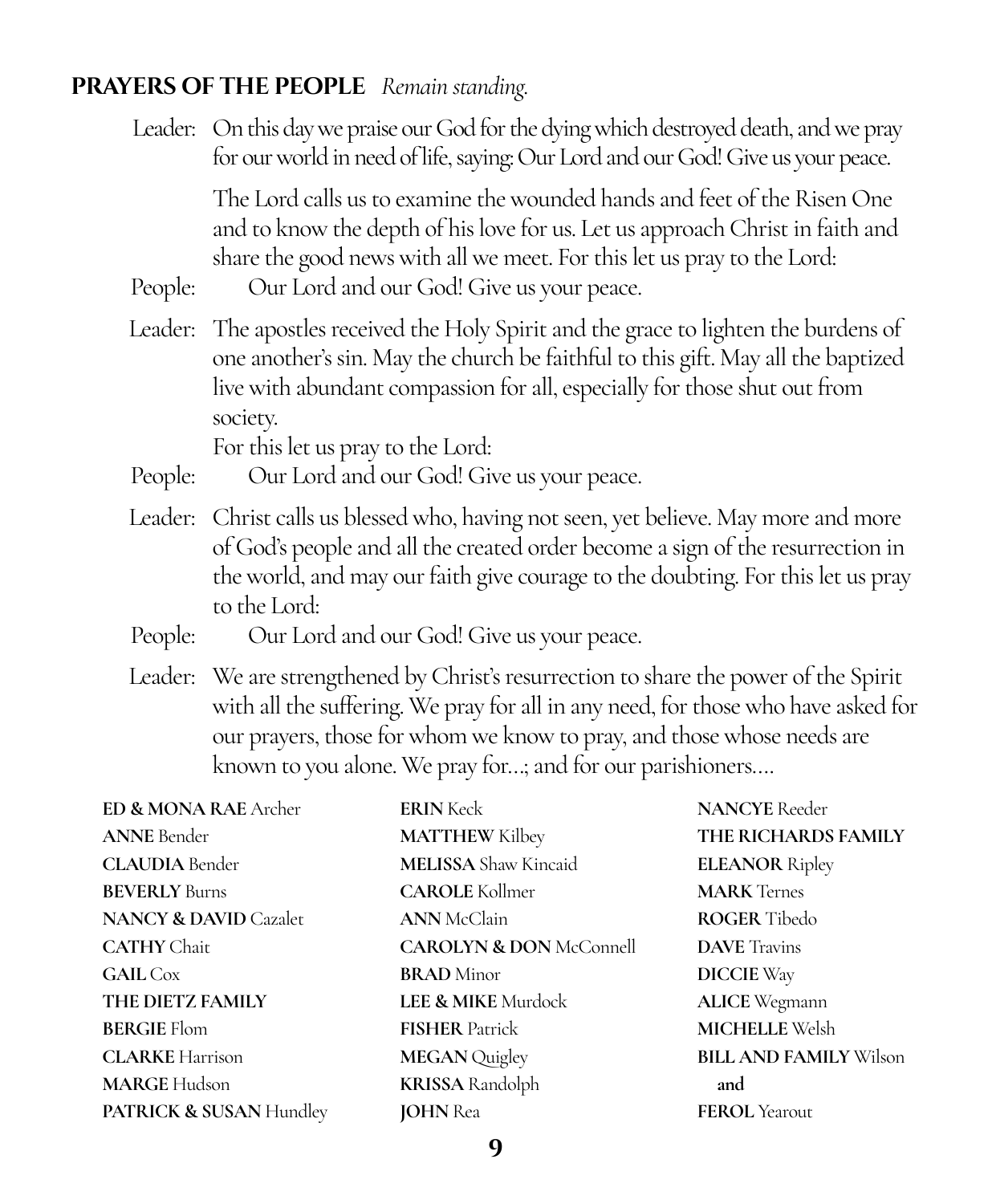- Leader: May the power of Christ's resurrection give life to all who have little reason to hope. For this let us pray to the Lord:
- People: Our Lord and our God! Give us your peace.
- Leader: May that morning star which never sets, Christ our light, find us burning with charity until the world is enlightened with love. We remember all who have died and now rest in the eternal light of Christ. For this let us pray to the Lord:
- People: Our Lord and our God! Give us your peace.

#### *Silence may be kept.*

Celebrant: Lord Jesus Christ, you said to your apostles, "Peace I give to you; my own peace I leave with you:" Regard not our sins, but the faith of your church, and give to us the peace and unity of that heavenly City, where with the Father and the Holy Spirit you live and reign, now and for ever. *Amen.*

#### **PEACE** *Standing—all who are able.*

Celebrant: The peace of the Lord be always with you. People: And also with you.

*Greet one another in the name of the Lord.*

#### **ANNOUNCEMENTS** *Seated.*

## **Holy Communion**

#### **OFFERTORY**

All that we are and all that we have comes from God. Let us offer our best to God in thanksgiving, remembering that God loves a cheerful giver. *(2 Corinthians 9:7)*

**ANTHEM**"Alleluia Round," by William Boyce, arr. Richard Proulx *Sung by the Choir.*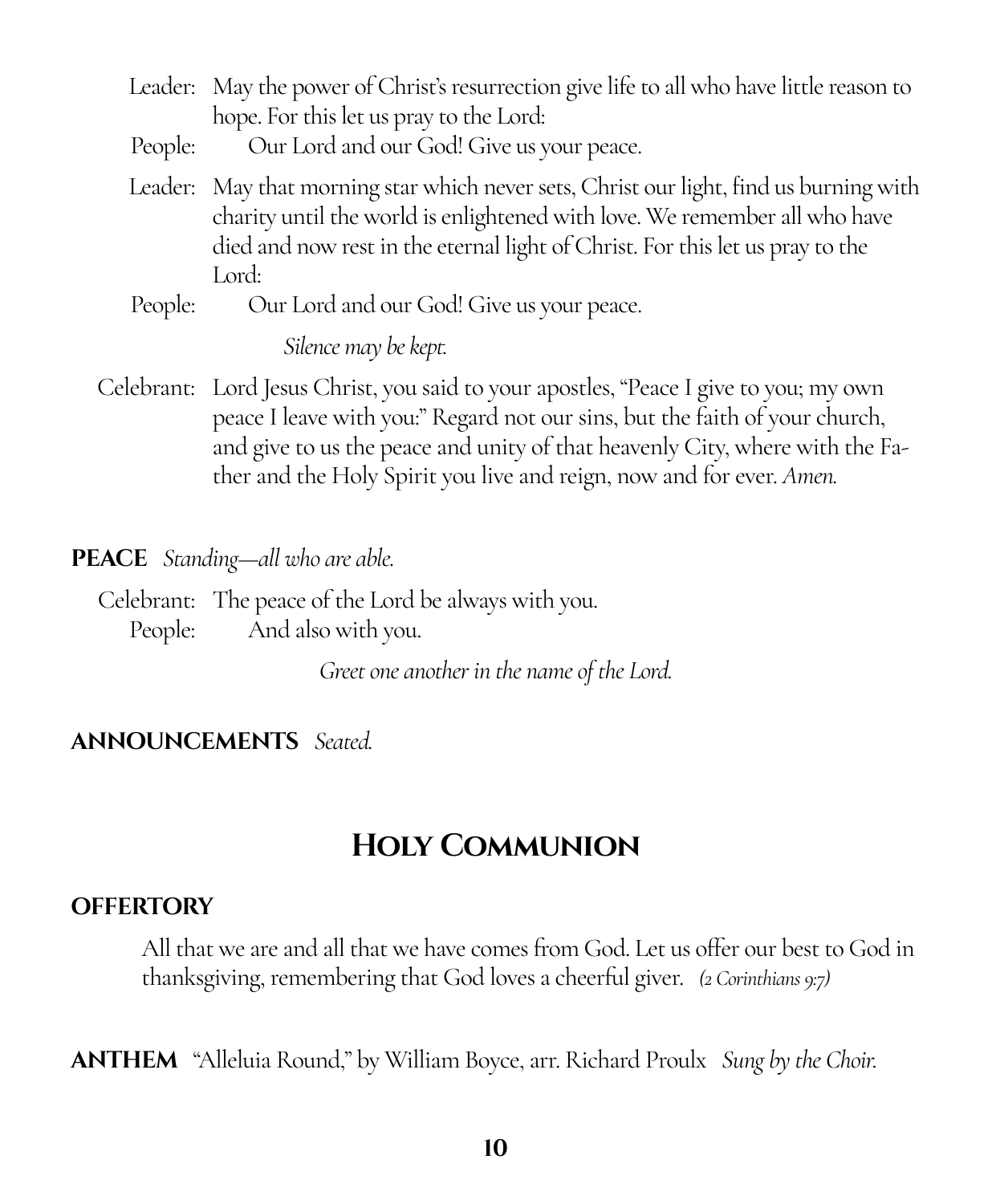

**HYMN** "Christ is risen, we are risen!" *Standing, all who are able; everyone sings.*

Music: *Hymn to Joy,* Ludwig van Beethoven (1770–1827); adapt. Edward Hodges (1796–1867), alt.

#### **THE GREAT THANKSGIVING** *Standing, all who are able.*

Celebrant: The Lord be with you. People: And also with you. Celebrant: Lift up your hearts. People: We lift them to the Lord. Celebrant: Let us give thanks to the Lord our God. People: It is right to give God thanks and praise. Celebrant: It is right, and a good and joyful thing, always and everywhere to give thanks to you, Father Almighty, Creator of heaven and earth. But chiefly are we bound to praise you for the glorious resurrection of your Son Jesus Christ our Lord; for he is the true Paschal Lamb, who was sacrificed for us, and has taken away the sin of the world. By his death he has destroyed death, and by his rising to life again he has won for us everlasting life. Therefore we praise you, joining our voices with Angels and Archangels and with all the company of heaven, who for ever sing this hymn to proclaim the glory of your Name: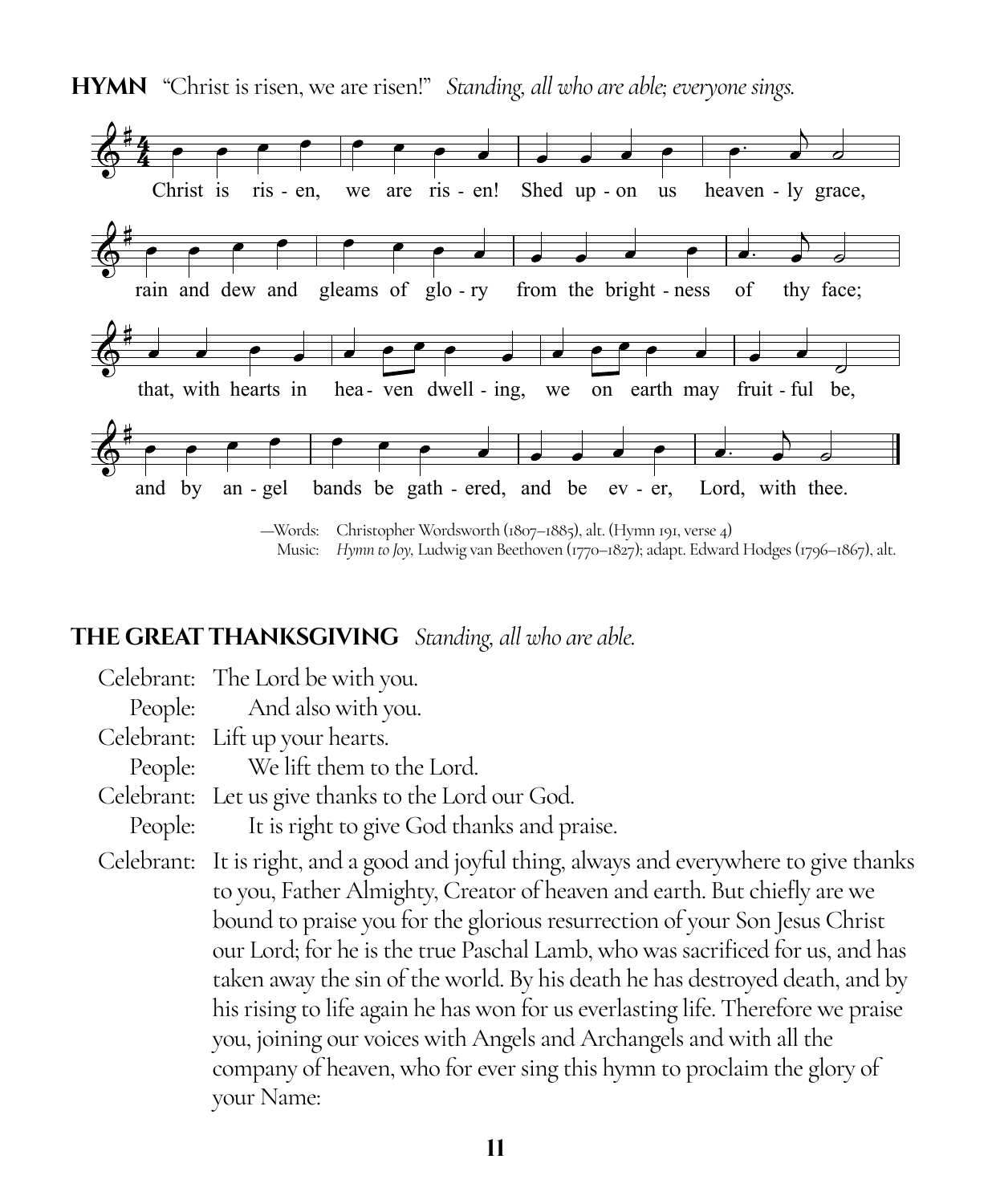

### *The people stand or kneel.*

Celebrant: Holy and gracious Father: In your infinite love you made us for yourself; and, when we had fallen into sin and become subject to evil and death, you, in your mercy, sent Jesus Christ, your only and eternal Son, to share our human nature, to live and die as one of us, to reconcile us to you, the God and Father of all.

> He stretched out his arms upon the cross, and offered himself, in obedience to your will, a perfect sacrifice for the whole world.

Celebrant: On the night he was handed over to suffering and death, our Lord Jesus Christ took bread; and when he had given thanks to you, he broke it, and gave it to his disciples, and said, "Take, eat: This is my Body, which is given for you. Do this for the remembrance of me."

> After supper he took the cup of wine; and when he had given thanks, he gave it to them, and said, "Drink this, all of you: This is my Blood of the new Covenant, which is shed for you and for many for the forgiveness of sins. Whenever you drink it, do this for the remembrance of me."

Therefore we proclaim the mystery of faith:

All: Christ has died. Christ is risen. Christ will come again.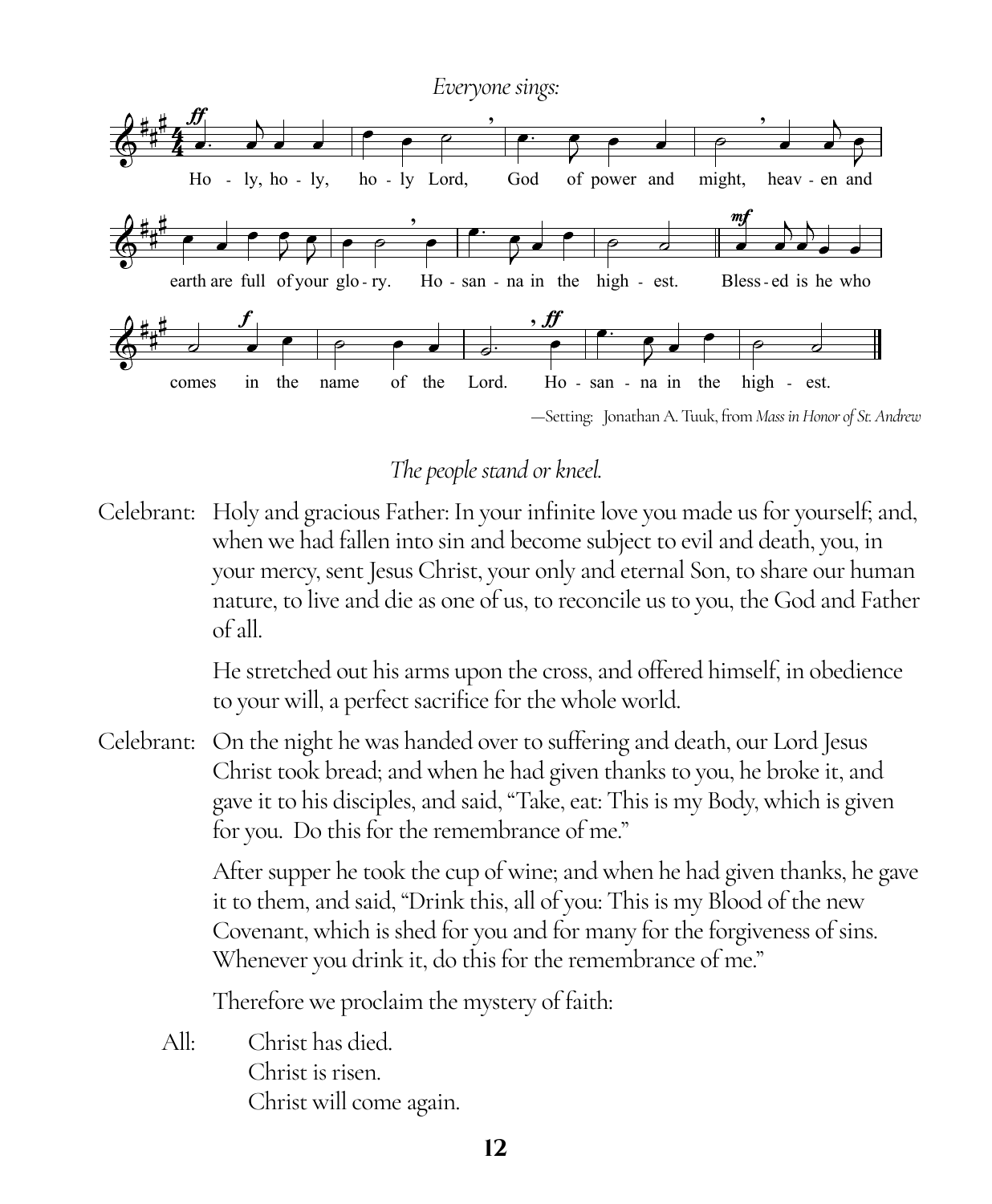Celebrant: We celebrate the memorial of our redemption, O Father, in this sacrifice of praise and thanksgiving. Recalling his death, resurrection, and ascension, we offer you these gifts.

> Sanctify them by your Holy Spirit to be for your people the Body and Blood of your Son, the holy food and drink of new and unending life in him. Sanctify us also that we may faithfully receive this holy Sacrament, and serve you in unity, constancy, and peace; and at the last day bring us with all your saints into the joy of your eternal kingdom.

> All this we ask through your Son Jesus Christ. By him, and with him, and in him, in the unity of the Holy Spirit all honor and glory is yours, Almighty Father, now and for ever.

All: AMEN.

*Silence is kept as the ministers bow in thanksgiving.*

Celebrant: And now, as our Savior Christ has taught us, we are bold to say,

All: Our Father, who art in heaven, hallowed be thy Name, thy kingdom come, thy will be done, on earth as it is in heaven. Give us this day our daily bread. And forgive us our trespasses as we forgive those who trespass against us. And lead us not into temptation, but deliver us from evil. For thine is the kingdom, and the power, and the glory, for ever and ever. Amen.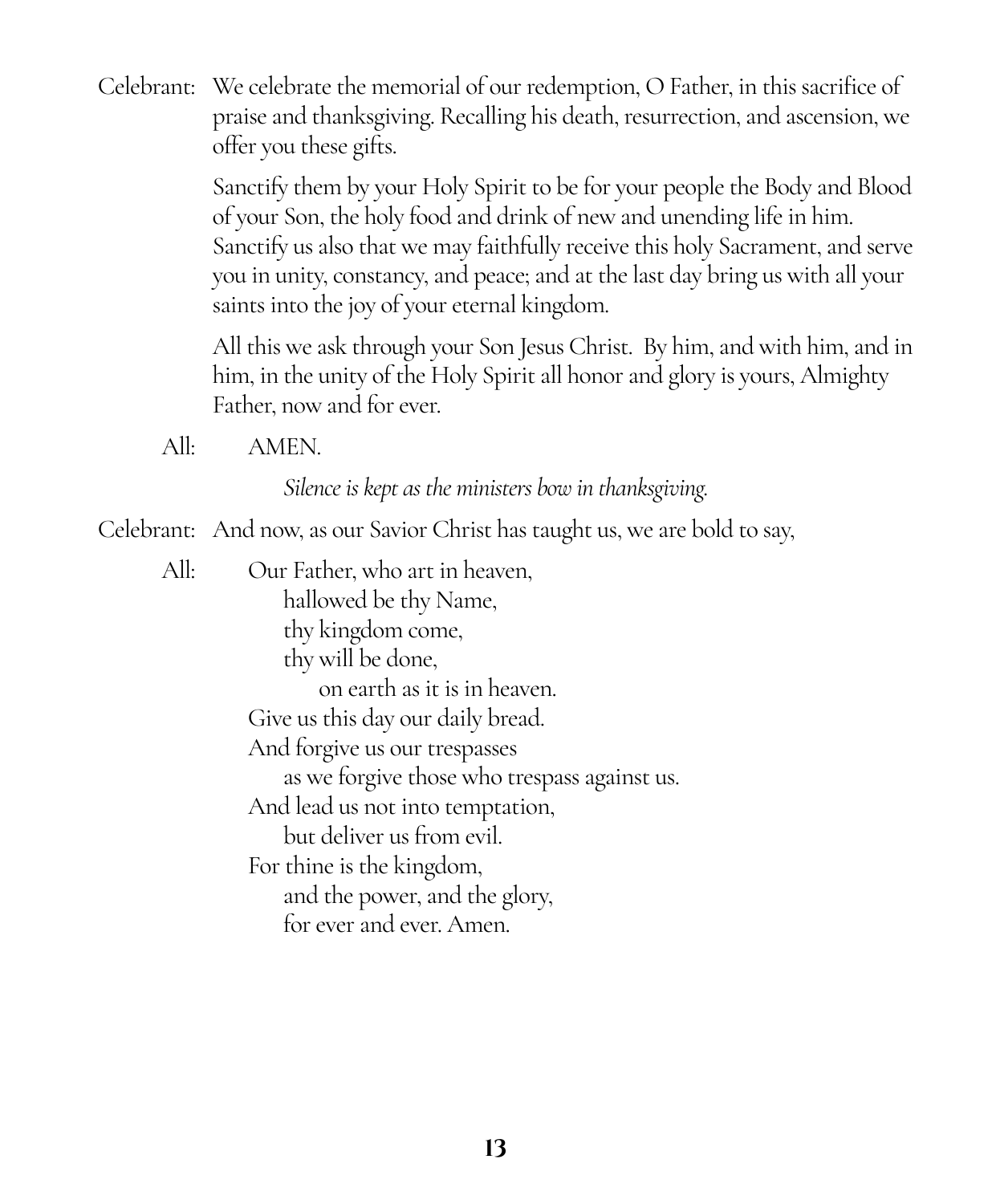#### **THE BREAKING OF THE BREAD**



*The Celebrant breaks the consecrated Bread.*

—Setting: From *New Plainsong,* David Hurd (b. 1950)

#### **INVITATION**

Celebrant: The Gifts of God for the People of God. Take them in remembrance that Christ died and was raised for you, and feed on him in your hearts by faith, with thanksgiving.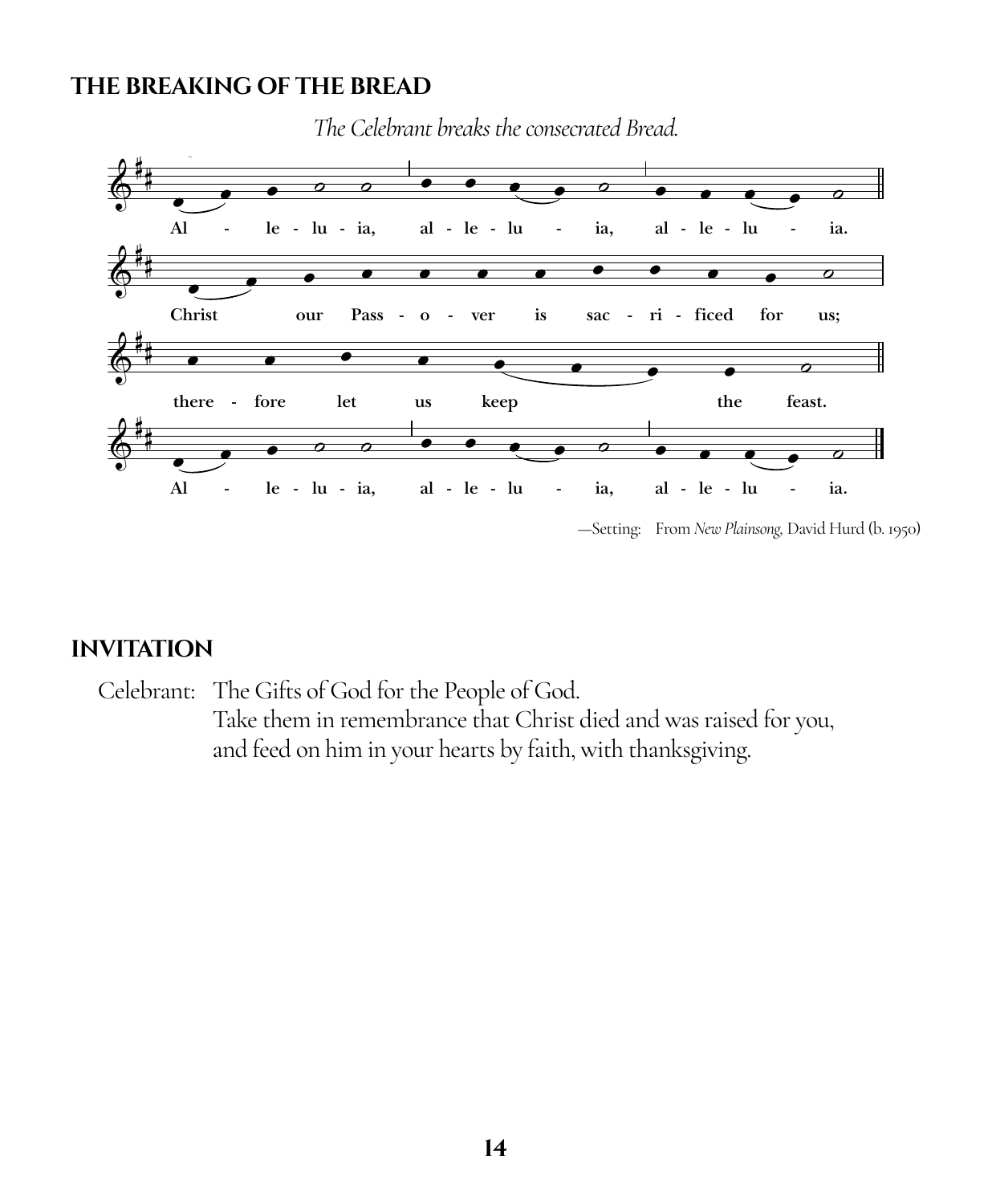#### **DURING COMMUNION**



**HYMN** "Now the green blade riseth" *Everyone sings.*

—Words: John Macleod Campbell Crum (1872–1958), alt. Music: *Noël nouvelet,* medieval French carol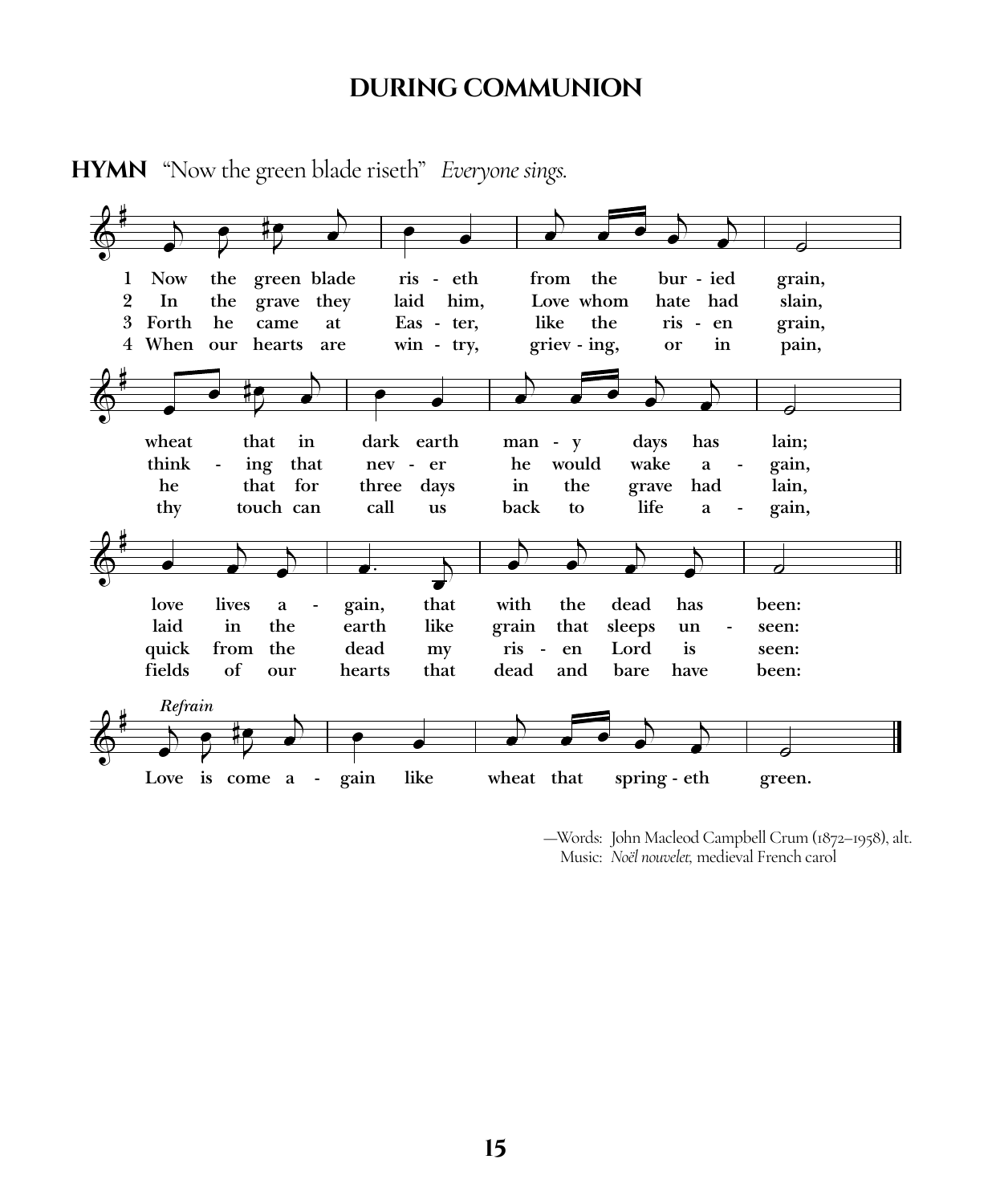



—Words: Bernard Kyamaywa, 1966; tr. Howard Olson, 1969 Music: Haya tune, *Tumshandilie Mungu,* Makumira, Tanzania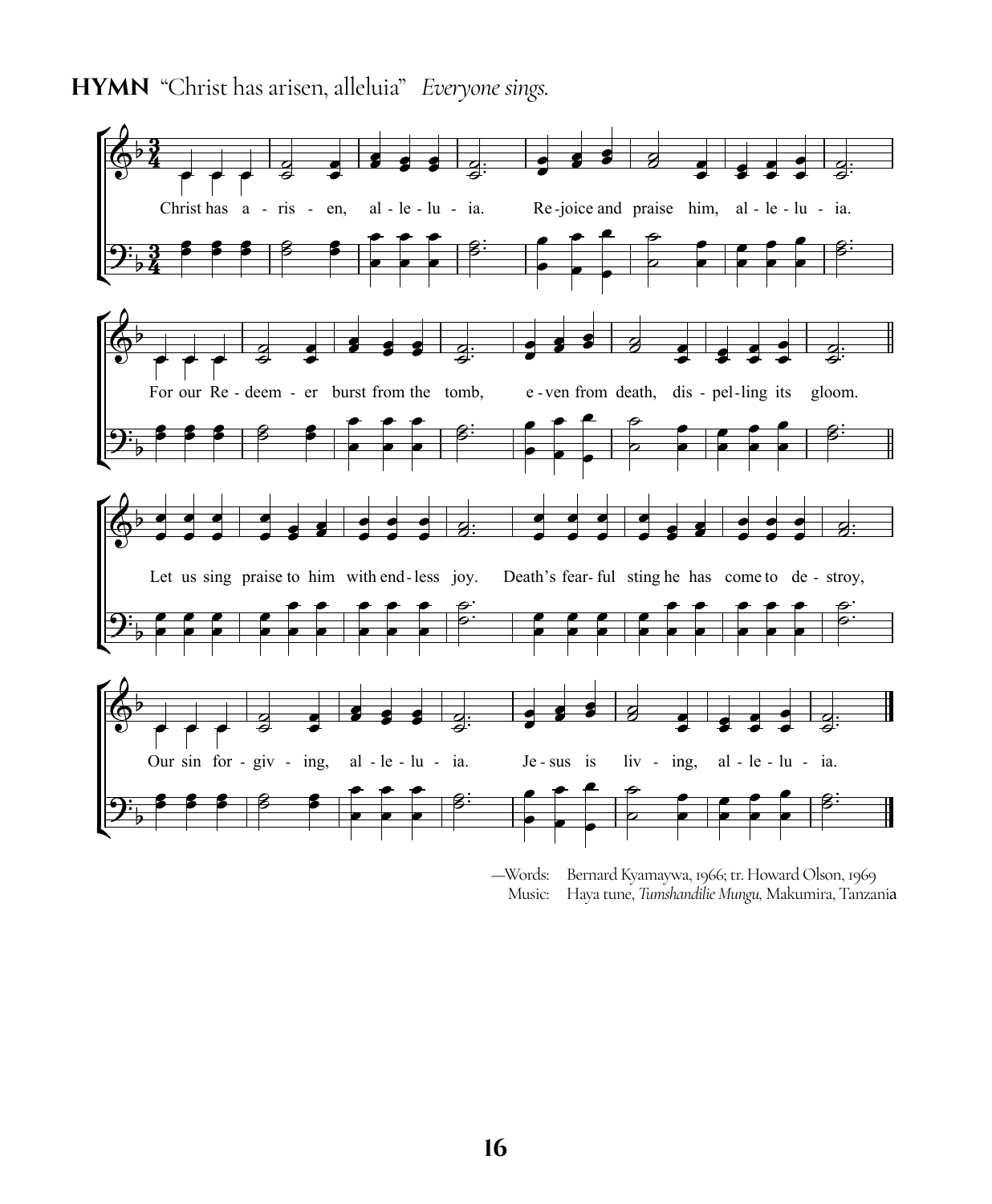#### **DOXOLOGY** Standing, all who are able.

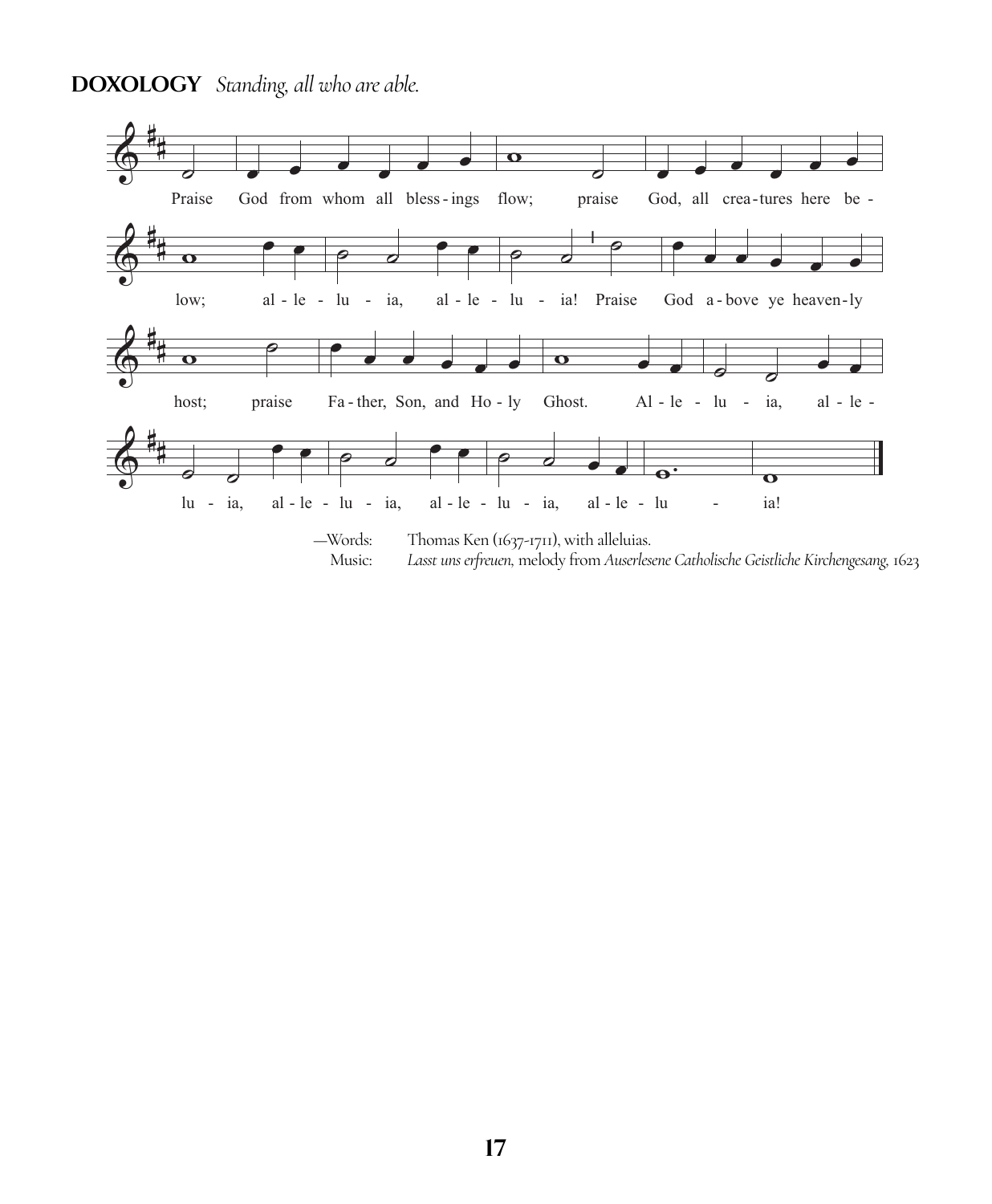#### **PRAYER OF THANKSGIVING AND MISSION** *Remain standing.*

#### Celebrant: Let us pray. All: Eternal God, heavenly Father, you have graciously accepted us as living members of your Son our Savior Jesus Christ, and you have fed us with spiritual food in the Sacrament of his Body and Blood. Send us now into the world in peace, and grant us strength and courage to love and serve you with gladness and singleness of heart; through Christ our Lord. Amen.

#### **BLESSING** *Remain standing.*

Celebrant: May Almighty God, who has redeemed us and made us his children through the resurrection of his Son our Lord, bestow upon you the riches of his blessing. *Amen.*

> May God, who through the water of baptism has raised us from sin into newness of life, make you holy and worthy to be united with Christ for ever. *Amen.*

May God, who has brought us out of bondage to sin into true and lasting freedom in the Redeemer, bring you into your eternal inheritance. *Amen.*

And the blessing of God Almighty, the Father, the Son, and the Holy Spirit, be upon you and remain with you for ever. *Amen.*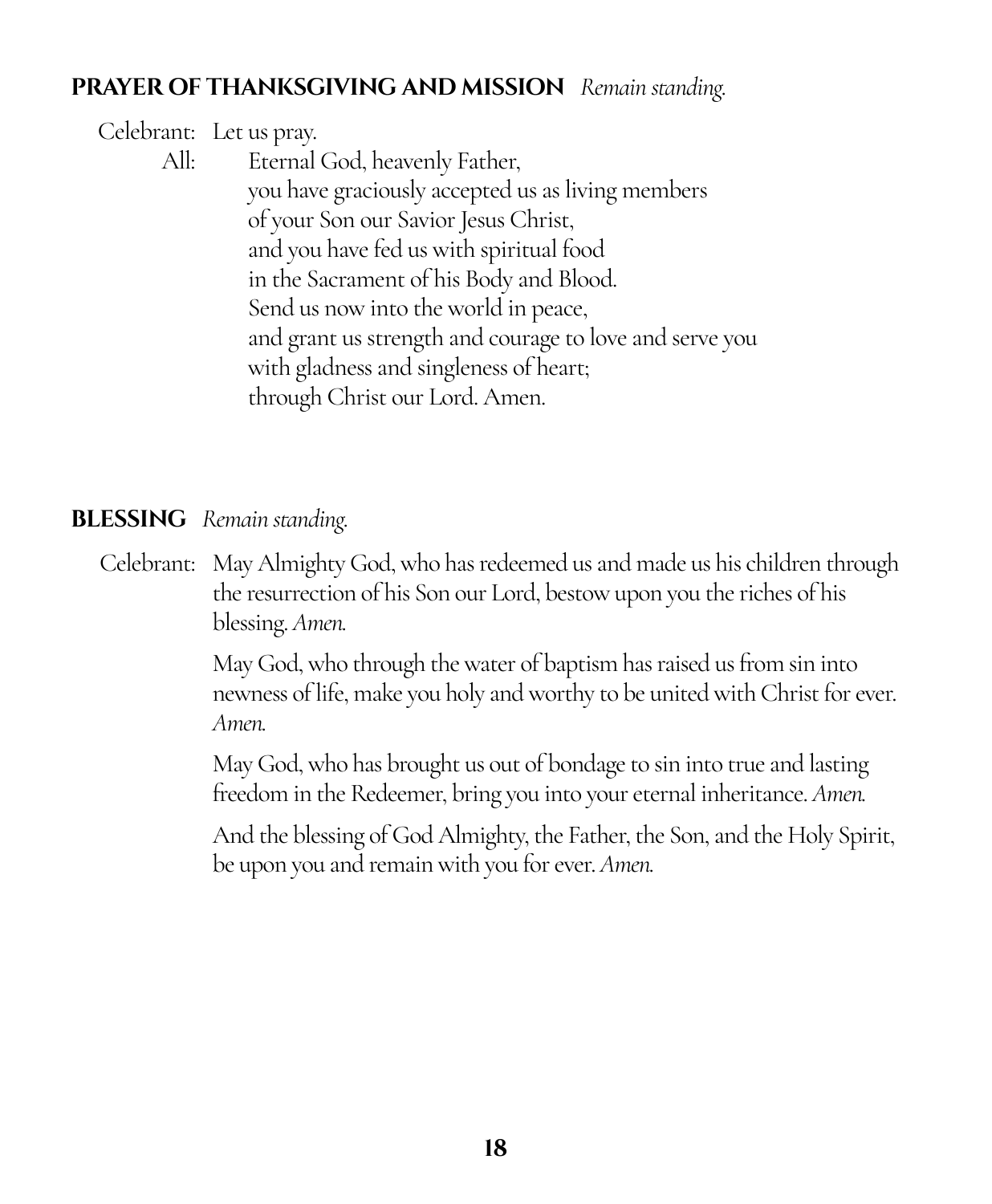**HYMN** "The day of resurrection"



—Words: John of Damascus (8th cen.); tr. John Mason Neale (181–1866) alt. Music: *Ellacombe*, from *Gesangbuch…derHerzogl. Wirtembergischen katholichen Hofkapelle,* 1784, alt.

#### **DISMISSAL** *Remain standing.*

Celebrant: Go in peace to love and serve the Risen Lord. Alleluia, alleluia. People: Thanks be to God. Alleluia, alleluia.

#### **ORGAN VOLUNTARY**

+ + + + + + +